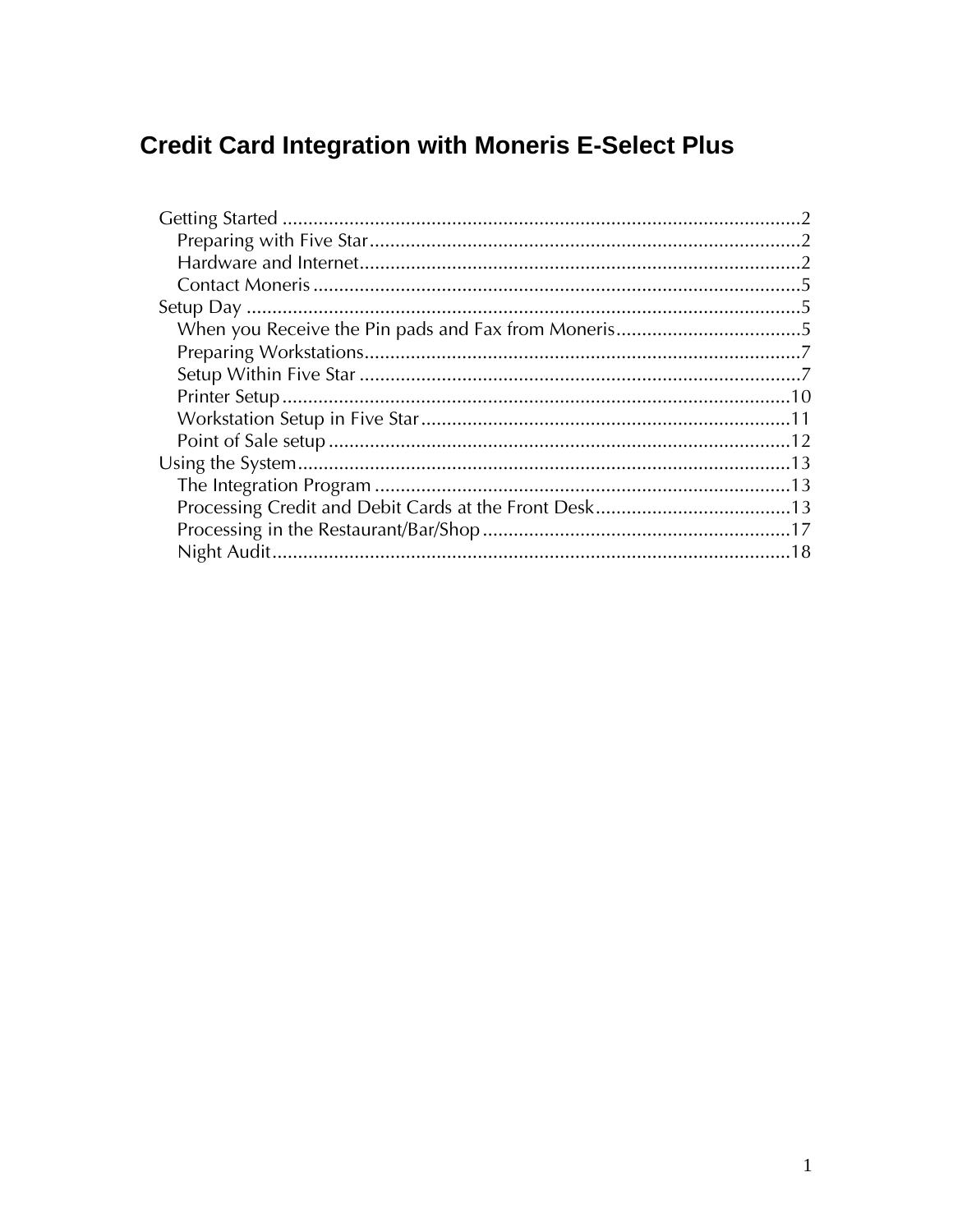## <span id="page-1-0"></span>*Getting Started*

#### <span id="page-1-1"></span>**Preparing with Five Star**

You will receive a software update by express post from Five Star containing the software needed for the integration, as well as all the latest features. You can install this CD as soon as you receive it. There is no need to wait and it needs to be installed before we can start to configure your system on the telephone with you. There is no need for us to come to your property, this is a simple installation. (No really!)

Please give us a list of POS and front office terminals. We will input that information into your system either by remote desktop or with you on the phone. Be sure to be in POS when you look up the terminal id, not manager mode since the id is different. On the list please identify if the station has a pin pad or is just for credit cards only.

#### <span id="page-1-2"></span>**Hardware and Internet**

To prepare for credit card integration there are a few things you should do in advance. First you need a connection to the internet. Most businesses already have this. Please be aware of your bank's policy about systems like Five Star, i.e. ones that store credit card numbers, and that are connected to the internet. You are required to have and maintain a firewall and an anti-virus program. You should talk to your bank first because their fines are huge if you don't comply.

Fortunately, the bank's requirements don't go much past what any properly protected business does to safeguard its clients valuable information. If you don't know if you are taking the proper steps to protect the data, hire an IT person now to put in the firewall and anti-virus.

If you use Five Star on more than one computer, i.e. on a network you don't have to worry about connecting every computer to the internet, it doesn't work that way. Your local area network is the same as the connection you have to the internet. So by enabling the internet on one machine, you have likely enabled it on every machine. That is one reason you must have a firewall and anti-virus for every Five Star machine. And by the way, not connecting your system to the internet is not acceptable to the banks, if you store credit card data you must run a firewall and anti-virus. Those experts who help you protect your data, the IT guys, have always known that just disconnecting Five Star from the internet doesn't protect you from much of anything. The internet is just one source of problems.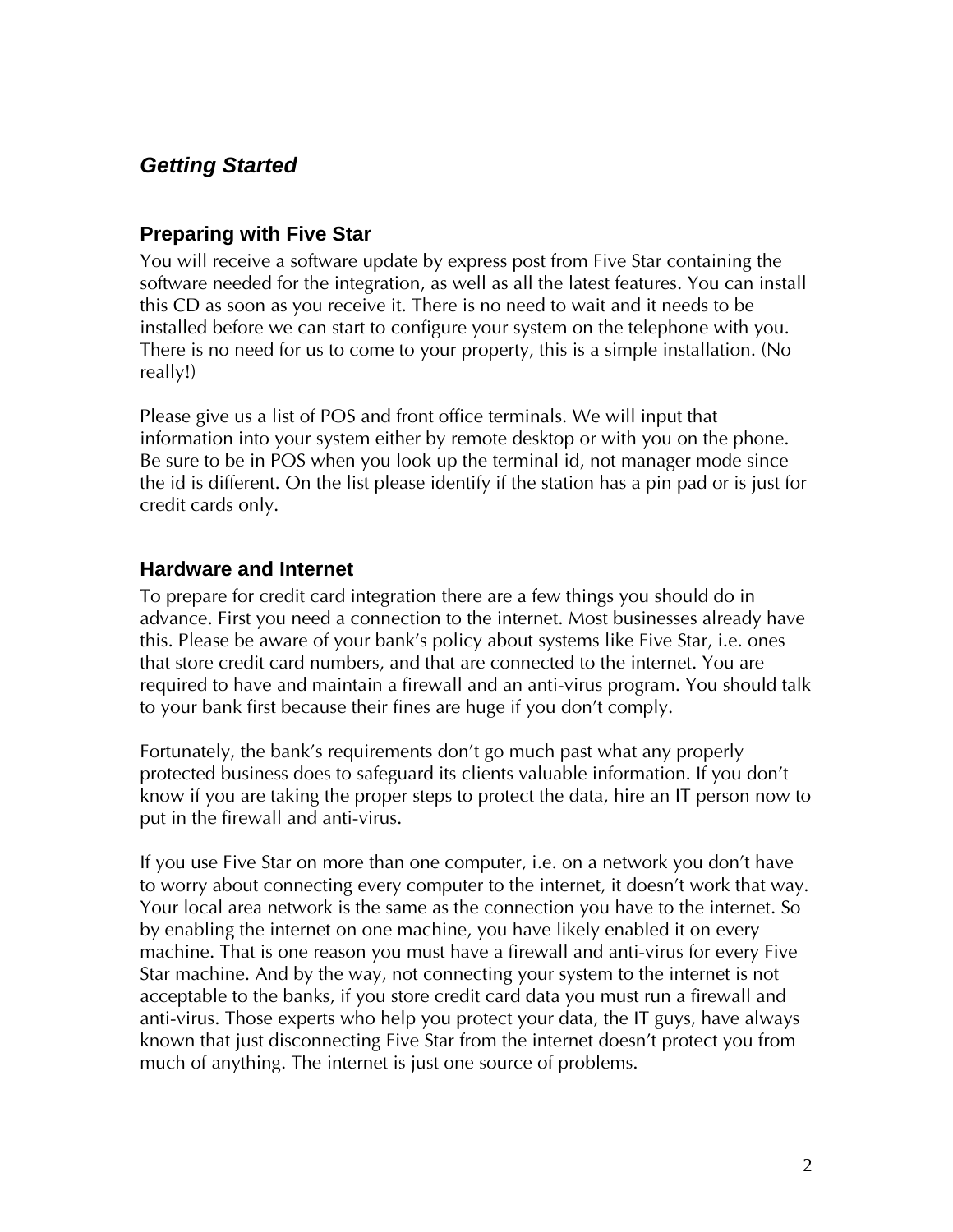Next you need to ensure that your computers can actually communicate with Moneris. They use a slightly more secure internet path than the usual stuff so you have to test it. Go to each computer that you wish to have credit or debit at. Click on START, the RUN, and then type COMMAND and press enter. YOU get a black screen with a dos command prompt. Type telnet www3.moneris.com 443 and press enter. If you briefly see the word connecting, and then a blank black screen that computer can talk to Moneris. If you see the word connecting and it doesn't go away, talk to your hardware person about the firewall. It is blocking communication and he must change the settings. Show him your test if he doesn't understand.

Some of your stations might be both debit and credit and some might be credit card only and at that station you would not accept debit cards. This is worth considering because Moneris will supply you with new debit card pin pads, and the cost per month is about \$18 per pin pad. For example if you have more then one station at the front desk would it be worth \$216 per year for a second pin pad or could you get away with just one? You would need a sign at that terminal that said something like 'please use the left checkout for debit payments'. This may or may not be acceptable in your location.

You can frequently economize in a big restaurant too. For example you might have three server stations, and all three can process credit cards. The one next to where people come in and out might be the only one with a debit pin pad. There is no other cost to this integration from Moneris, other then the rental of the pin pads. And by the way, don't forget your big annual saving by not needing the old credit card machines and pin pads you currently have. You can return them to your current bank and stop paying their monthly rent.

Please give us a list of POS and front office terminals. We will input that information into your system either by remote desktop or with you on the phone. Be sure to be in POS when you look up the terminal id, not manager mode since the id is different. On the list please identify if the station has a pin pad or is just for credit cards only.

For each station that will have a pin pad, you must have a free serial port. This means that you cannot use a Windows Vista computer — they don't support serial ports! You can use a Vista computer for credit only stations since they don't need a serial port.

If your computer already has all its serial ports used up, and it is Windows XP or older, you can use a serial to USB converter, easily available at Staples or the like, for about \$30. Just beware, you might need to return your converter and get a different kind. We recommended Belkin until recently for your other types of serial interfaces, like call accounting, but we have seen problems with the Belkin for the debit pin pads. Other brands work Ok some of the Belkins don't work at all.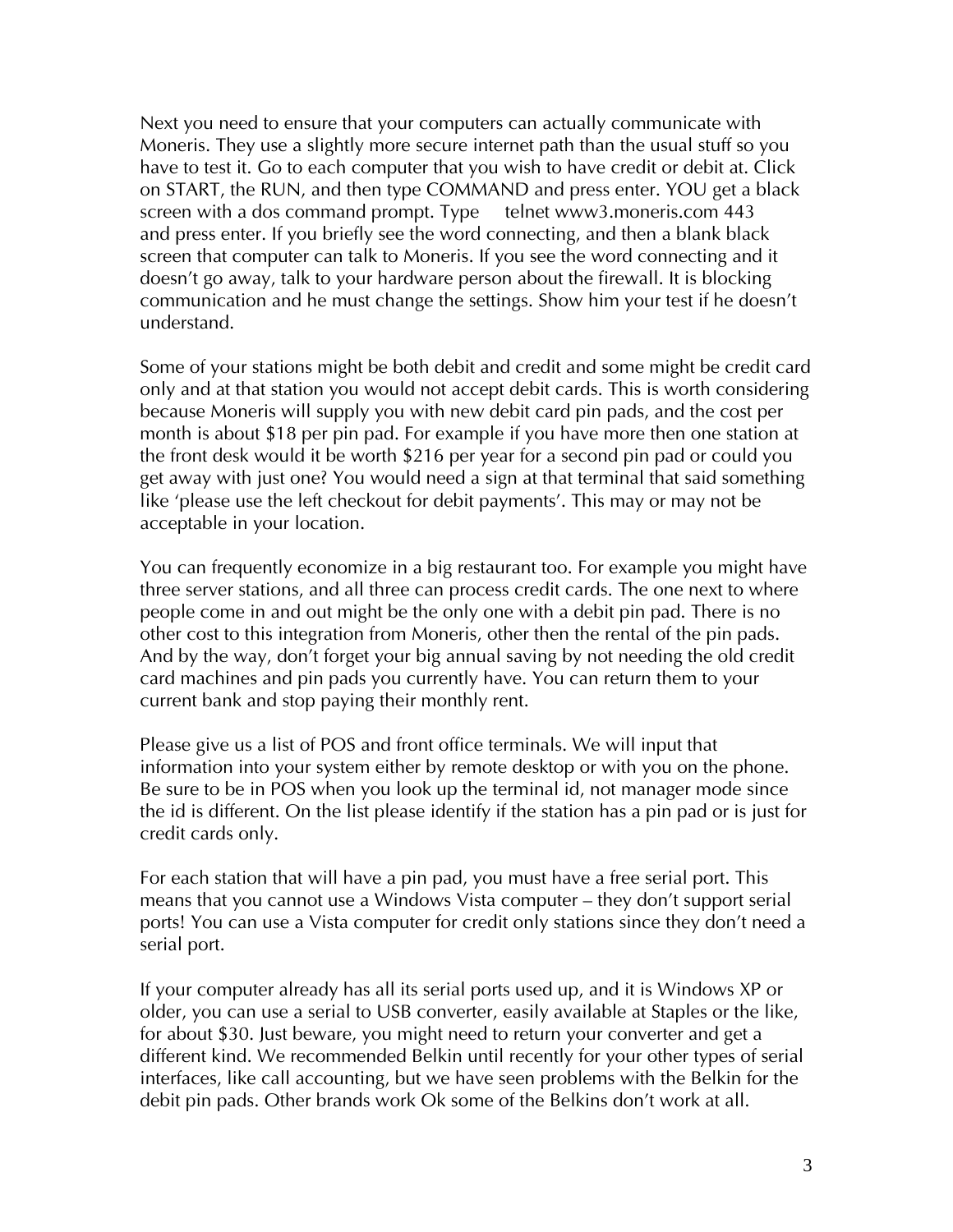You need a roll printer for the credit or debit slip/receipt. You don't need to buy anything for your bar or restaurant, the guest chit printer you currently use will be configured for this too. But you likely don't have one on your front desk yet. We recommend the Epson TMU88. This model and brand is in use in perhaps 99% of all roll printer applications in the world today. It needs a usb connection but you can order a parallel too (could be obsolete by the time you read this). This is a thermal printer. Make sure you order a box of paper when you get the printer.

Last, you need credit card swipers too. We suggest you get the USB Magtek swiper. There is a supplier in Toronto we know who can ship next day usually. They are Tracedata at 416-291-4097. You can also get them from your local hardware person too. Just be aware that some brands need to be programmed first, as they differ in how they handle carriage return/line feed data from the card. They can be difficult if you don't understand how to program them, and we can't help you much with different brands. We know that the Magtek does not need to be programmed, it is about \$85 plus tax and shipping, and it is very, very fast! The card swiper should be attached to the monitor edge or somewhere that the swipe can be done quickly and with lots of elbow room at each end of the swipe. Otherwise you will get bad swipes frequently and that is annoying. Be sure to use the Velcro that comes with the swiper and attach it. Don't just leave it lying around. You need two hands for that to swipe and they get dirty and stop working reliably. How much do you hate it when the checkout clerk starts rubbing your card on her pants, or gets the plastic bag out. What the heck does that do? Velcro on the swiper.

An interesting note: Did you know that you can also swipe a driver's license? Yes, and Five Star can fill in even more fields than you can with a credit card. The driver license has the name, address, postal code and license number on it. See the setup section of this document for instructions on recording the license number in a guest preference field in your reservations.

You will swipe credit cards on the magnetic stripe reader (the swiper) and you will process debit cards on the pin pad. We recommend that for debit cards, you get the card from the guest, swipe it yourself, then give him the pin pad and his card for processing. You tend to get very good at swiping whereas guests are doing for the first time and we see more bad swipes that way. If the guest does a bad swipe you will be returned to the Five Star screen and you must click the process button again to try again. Save yourself the time by swiping for the guest.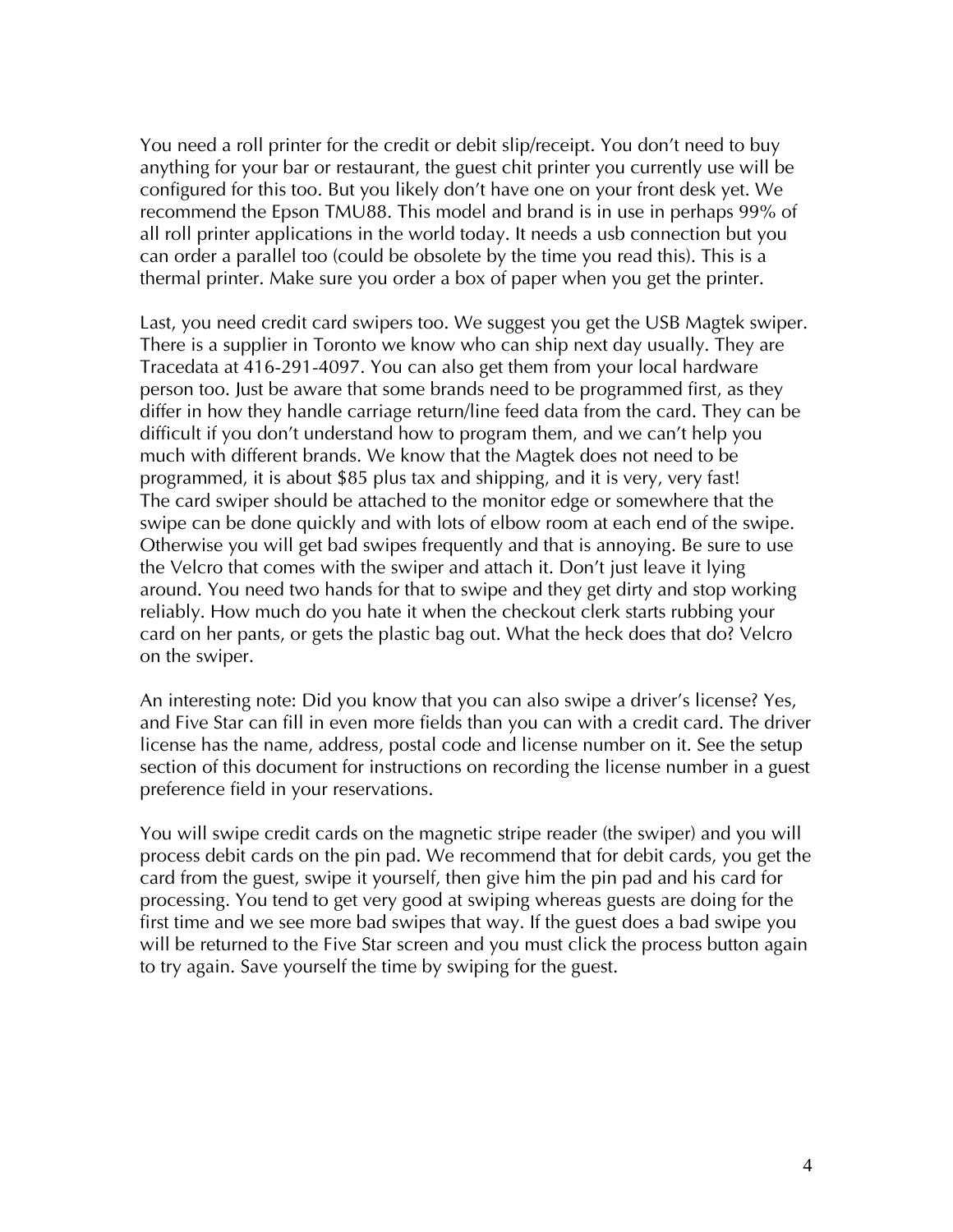## <span id="page-4-0"></span>**Contact Moneris**

Two weeks or more before you want to implement your new internet based credit card integration, you must contact Moneris to set up the system. You can call your existing sales rep. Or go online at <u>www.moneris.com</u> and on the home page, left side at the bottom click Apply Now.

When you speak to the Moneris rep, ask for the Five Star Hotel Systems E-Select Plus Integration for credit and debit card processing. Be sure to ask for it exactly this way or you might get something different, as we have two integrations with Moneris and the other one is different. A particular note — don't ask for just 'Five Star' because you will get the wrong one for sure. Say 'Five Star Hotel Systems . . . '

Tell Moneris to shut off the auto batch close at 10pm. Their system is configured to close for you, but of course 10pm won't work very well for your front desk or your bar! Make sure they have enabled Amex. These things can be done by talking to your Moneris rep on the phone.

Moneris will send you the pin pads, and will fax you an information sheet. You must have this sheet in order to get started with Five Star on setup day. This sheet contains your merchant number, store ID and a number that starts with 66 and has 8 digits. We will use this to configure every station that has only credit and not debit.

They will tell you the date your new 'store' will be enabled, i.e. the exact date the new pin pads will work. Be sure you ask what this date will be, because that is the exact date we must help you on the phone to turn off your old system and turn on the new one. You can't use both at the same time.

*Please contact Five Star at 1 416-545-3147 as soon as you know your date from Moneris. We require at least 2 days advance notice to have a support person available on the telephone to help you quickly through the process. It will take about 1 to 4 hours depending on if you have one or ten stations to set up.* 

## <span id="page-4-1"></span>*Setup Day*

## <span id="page-4-2"></span>**When you Receive the Pin pads and Fax from Moneris**

It is important to do this step as soon as you receive the pin pads from the courier because you have to get the setup done before hand, and then we can switch on the new system on the date Moneris specifies.

First, go to the web site provided on the fax that Moneris sent you, it should be www3.moneris.com You must first create a User ID and password to access the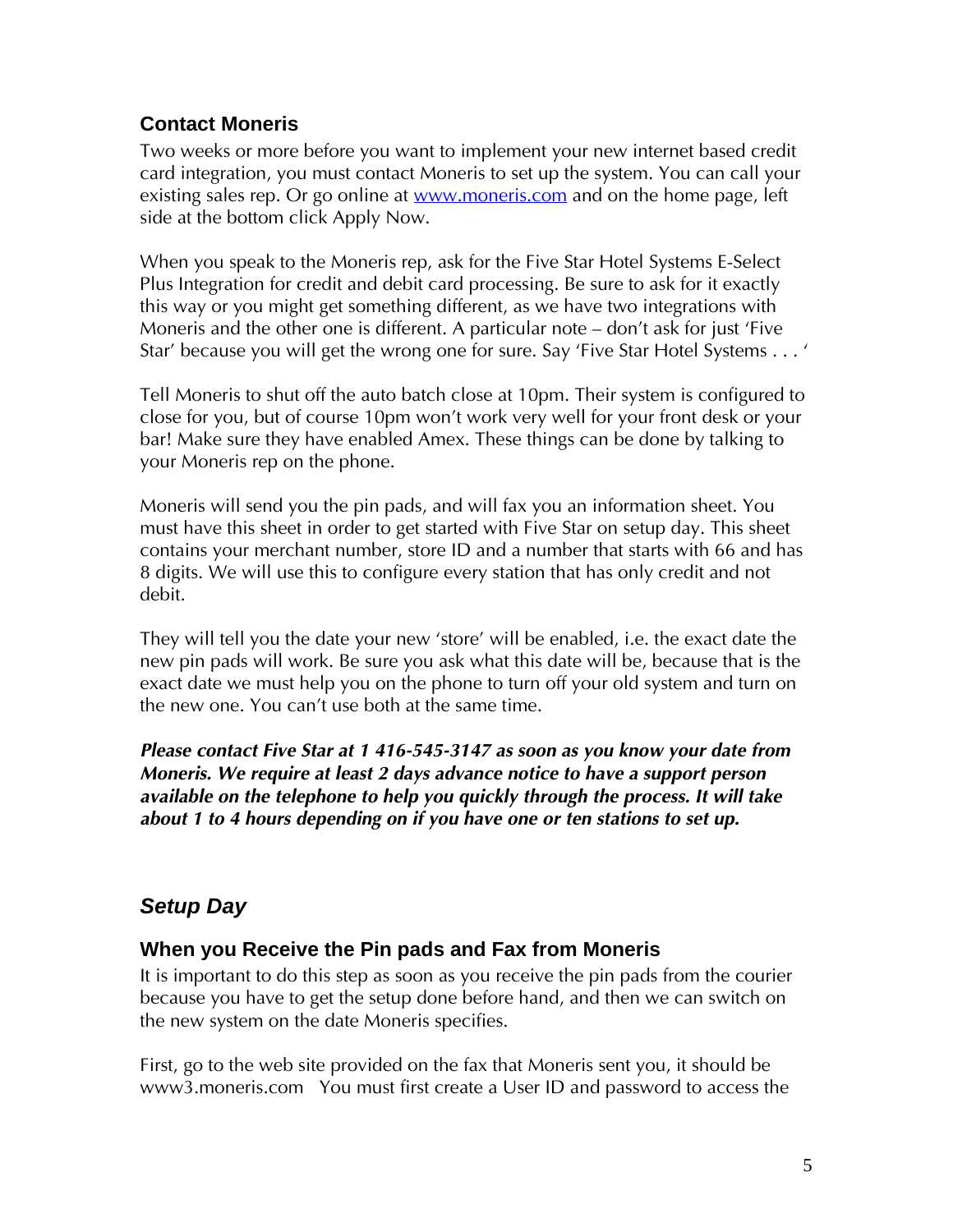system and fill out a form. Tip: don't use a password you want to use for a long time when you first set up the system. That's because the very first time you access your store on-line the web site will ask you to change your password! Security.

Once you have created your password, return to the web site home page and select 'I want to Activate My Store'. Follow the steps to activate the store. Other then the base activation there is nothing you need to do to set up the system on the web site. There are many screens of things that look like you might need to fill them in, but don't. You don't need to. There is one important thing:

On the first screen after the activation process at the top of the page you will see a very complicated series of letters and numbers called the 'API Token'. This is like the password that Five Star must use to get authorizations. Highlight the number by dragging your mouse across it with the left mouse button depressed. Let go of the mouse and press control-c on the API Token. This will copy the token.

| Setup/Edit Integration Rules     |              |                        |                                     |   |           |               |
|----------------------------------|--------------|------------------------|-------------------------------------|---|-----------|---------------|
| <b>Integration Code</b>          | $\epsilon_2$ |                        |                                     |   | ◡         | OK            |
| <b>Description</b>               | Moneris      |                        |                                     |   | э         | Undo          |
| <b>Integration Method</b>        |              | MONERIS - eSelect Plus |                                     |   | ٠         | <b>Delete</b> |
| <b>Request Timeout (Seconds)</b> |              | 90                     | <b>Tender Retail</b>                |   | 昌         | Workstations  |
| Print a Pre-Authorization slip   |              | ▽                      | Append Track 1 and 2 Data           | ∇ | $\bullet$ | Exit          |
| <b>POS Confirmation Window?</b>  |              | ∇                      | Payment Tech?                       |   |           |               |
| <b>Moneris eSelect</b>           |              |                        |                                     |   |           |               |
| <b>Host Address</b>              |              | ww3.moneris.com        |                                     |   |           |               |
| Store ID                         |              |                        | Put your store ID from the FAX here |   |           |               |
| <b>API Token</b>                 |              | xx432e553h776s6t5rr4e3 |                                     |   |           |               |

Then go into Five Star, then to Credit Card Integration, and then to Setup Interface Rules. Choose Setup Another Integration and fill in the screen as follows:

We have filled in all the fields exactly as you must, except the last two. In the Store ID field put your store or merchant ID number as it is shown on the fax you received from Moneris. When you get to the API Token field, put the cursor in the field, and press Control-V to paste the date from the Moneris web site. If nothing fills into the field go back to the web site and highlight the API Token again, press Control-C to copy, and then return to this field in Five Star to press Control-P to paste. The API Token in the example above is not what you need to have in this field.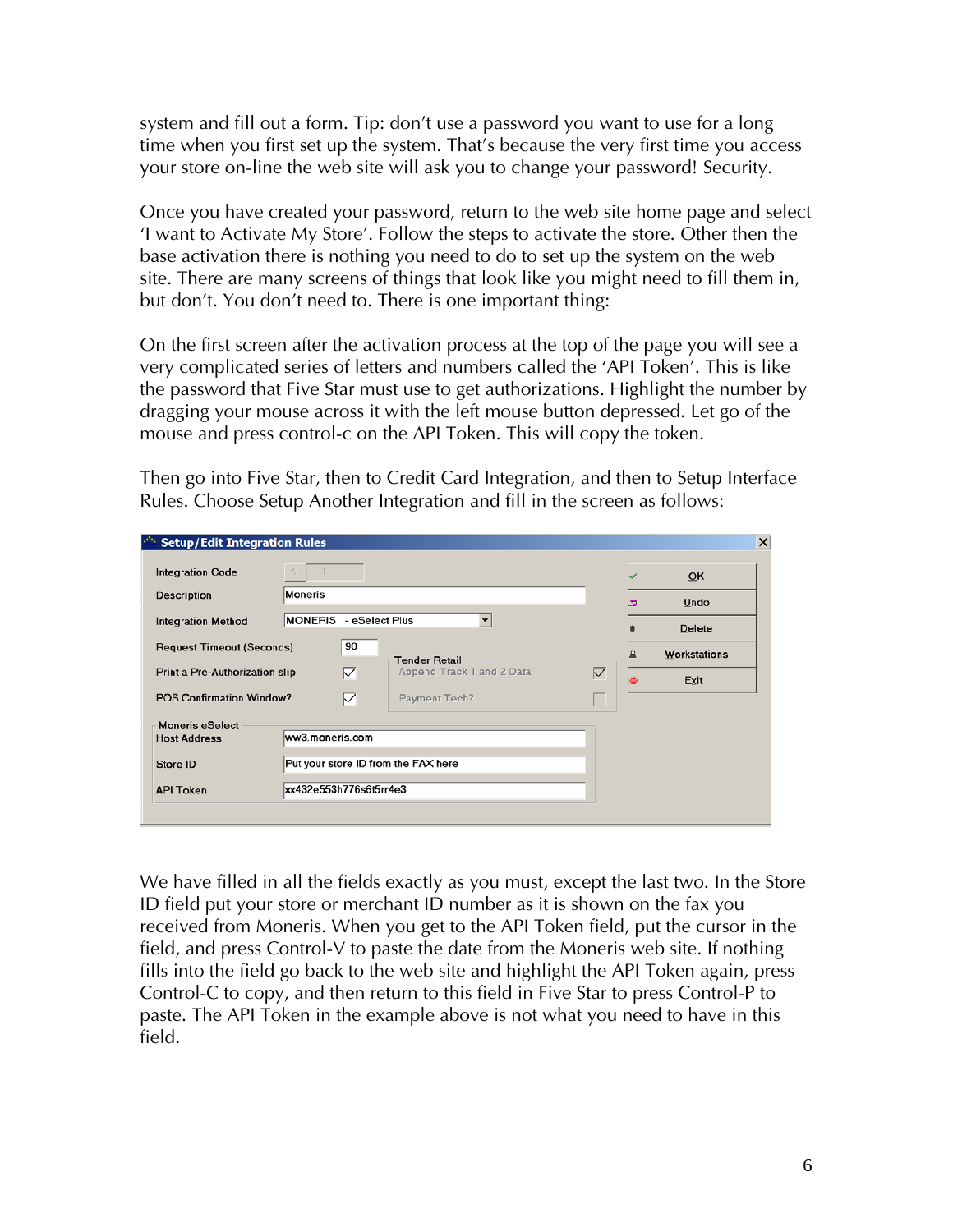#### <span id="page-6-0"></span>**Preparing Workstations**

Plug in all the new pin pads well ahead of time.

Next go to each station that will have credit and or debit and run this step. Click on START the RUN the Browse. In the browse window find your server's hard drive. Then go to the gjcwin directory. Your server may be already mapped to this directory, in which case you are already in the gjcwin directory. You are in the right place when you see folders like GJC, GJCSPW, HOTEL, and possibly CACCT (for call accounting users) and a few other directories. Go to the directory called CCINT and double click on the file called Setup or Setup.exe. This is an exe file. Then click on Run. Simply click next at each step and the installation will begin. It will take about 10 minutes as many files must be installed on the workstation.

After the installation is complete, click START then PROGRAMS then STARTUP. You will see a file there called Credit Card Integration, or a short form of this. Click it to start. Click the Options menu at the top and then select the COM port the pin pad will be plugged in to.

Repeat this process of installing the software and selecting the pin pad at each credit/debit workstation. On the credit only workstations, select none for the com port for the pin pad, since there won't be any pin pad there.

## <span id="page-6-1"></span>**Setup Within Five Star**

Next go into Five Star to the Hotel Management menu and then to the Setup menu. First go to the Billing and Receipt Code screen. You need to have one billing code for each settlement method, i.e. cash, debit, visa mc, amex, discover, dc/enroute. You probably already do. You may also wish to have a separate billing code for refunds of each settlement method. This is not required, but if you choose to do this you need a refund billing code for each settlement method as well.

From the Billing and Receipt Codes screen select each settlement method and fill in the screen as follows: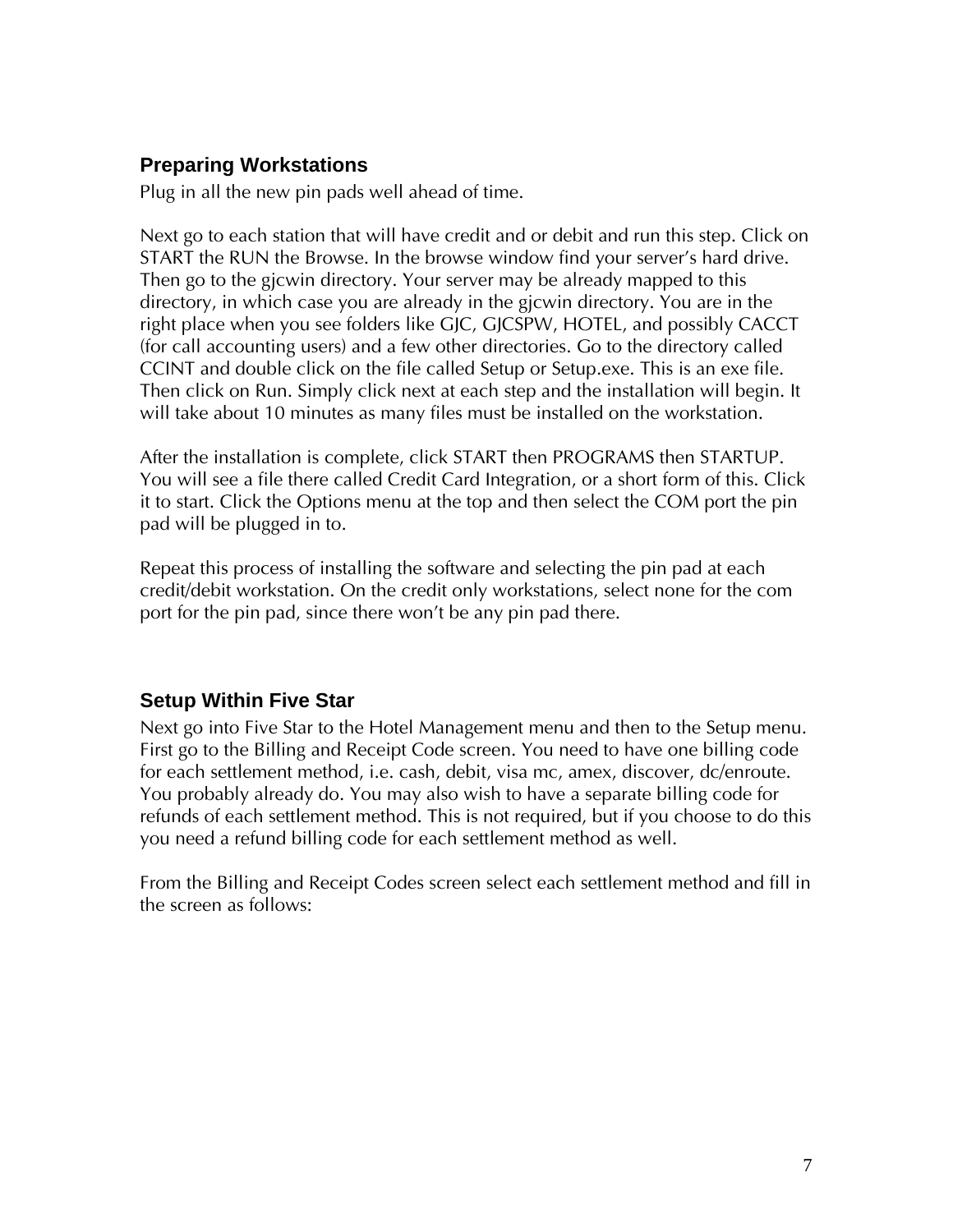|    | <b>Billing/Receipt Codes</b>   |                |                          |                          |                          |                   |                           | $\vert x \vert$ |
|----|--------------------------------|----------------|--------------------------|--------------------------|--------------------------|-------------------|---------------------------|-----------------|
|    | <b>Billing Code</b>            | $\epsilon_2$   | 3                        |                          |                          |                   | OK                        |                 |
|    | Description                    |                | PAID BY VISA - Thank you |                          |                          |                   | Accept the data & proceed |                 |
|    | <b>G/L Account No</b>          |                | 99 101 0<br>Change       |                          |                          |                   | <b>Delete</b>             |                 |
|    |                                |                |                          |                          |                          |                   | <b>Budgets</b>            |                 |
|    | <b>Daily Rpt Class</b>         |                | PAY - Payment or Deposit |                          | $\overline{\phantom{a}}$ |                   | Other Charges             |                 |
|    | Summarize on Folio             |                |                          | <b>Hide Billing Code</b> |                          |                   | Exit                      |                 |
|    | Surcharge<br>Code              | Amount<br>or % | Amount /<br>Rate         | Base/<br><b>Total</b>    | <b>Minimum</b><br>Charge | Maximum<br>Charge | Show on<br>Folio          |                 |
| #1 | ó                              | %              |                          | B                        |                          |                   | #1<br>✓                   |                 |
| #2 | $\circ$                        | %              |                          | B                        |                          |                   | #2<br>✓                   |                 |
| #3 | $\mathbf Q$                    | %              |                          | lB.                      |                          |                   | #3                        |                 |
| #4 | $\circ$                        | %              |                          | B                        |                          |                   | #4                        |                 |
| #5 | $\mathsf{Q}$                   | %              |                          | B                        |                          |                   | #5                        |                 |
| #6 | $\circ$                        | %              |                          | lB                       |                          |                   | #6                        |                 |
| #7 | $\mathsf{Q}$                   | %              |                          | B                        |                          |                   | #7                        |                 |
| #8 | $\mathsf{Q}$                   | %              |                          | B                        |                          |                   | #8<br>▽                   |                 |
|    | <b>Adjustment Code</b>         | $\mathsf{Q}$   | 11                       | <b>REFUND - Visa</b>     |                          |                   |                           |                 |
|    | <b>Credit Card Integration</b> |                | VISA Visa                |                          |                          |                   |                           |                 |

You choose the G/L Account No, but the rest of the fields should be about the same. The important thing for this integration is you must fill in the Adjustment Code field and the Credit Card Integration field. If you are not using different refund codes, put the same thing in the Adjustment Code field as you have up at the top in the Billing Code field. I.E. they are one and the same. If you use separate codes, put the refund code in the Adjustment Code field. When filling in the Refund Code screen you can leave the Adjustment Code field blank.

Next go to the Settlement Methods/Limits screen. Again you must have a separate code setup for each of cash, debit, visa, mc, amex, discover, dc/enroute. Of course you don't need one if you don't accept discover or dc/enroute. Set up the screen as follows:

| <b>Settlement Methods / Limits</b>        |             |                                                   |                          |
|-------------------------------------------|-------------|---------------------------------------------------|--------------------------|
| <b>Credit Code</b>                        | <b>VISA</b> |                                                   | OK                       |
| <b>Description</b>                        | Visa        |                                                   | Undo<br>ь                |
| <b>Credit Limit</b>                       | 1,000       |                                                   | <b>Delete</b><br>會       |
| <b>Credit Card # Required</b>             |             | ▽                                                 |                          |
| <b>Expiry Date Required</b>               |             | ▽                                                 | Exit                     |
| <b>Guarantee a Reservation</b>            |             | ▽                                                 |                          |
| <b>Billing Code for Payments/No-Shows</b> |             | з<br>$\mathcal{Q}$                                | PAID BY VISA - Thank you |
|                                           |             | Display 'Record Guest Charges' screen on check-in |                          |
| <b>Block Telephones</b>                   |             | <b>Block Movies</b>                               | <b>Block POS Charges</b> |
| Use in Internet Reservations?             |             |                                                   |                          |
| <b>Billing Code For Refunds</b>           |             | з<br>PAID BY VISA - Thank you<br>$\mathsf{Q}$     |                          |
| <b>Credit Card Integration</b>            |             | <b>VISA Visa</b>                                  |                          |
| <b>Settlement Type</b>                    |             | C - Credit Card                                   |                          |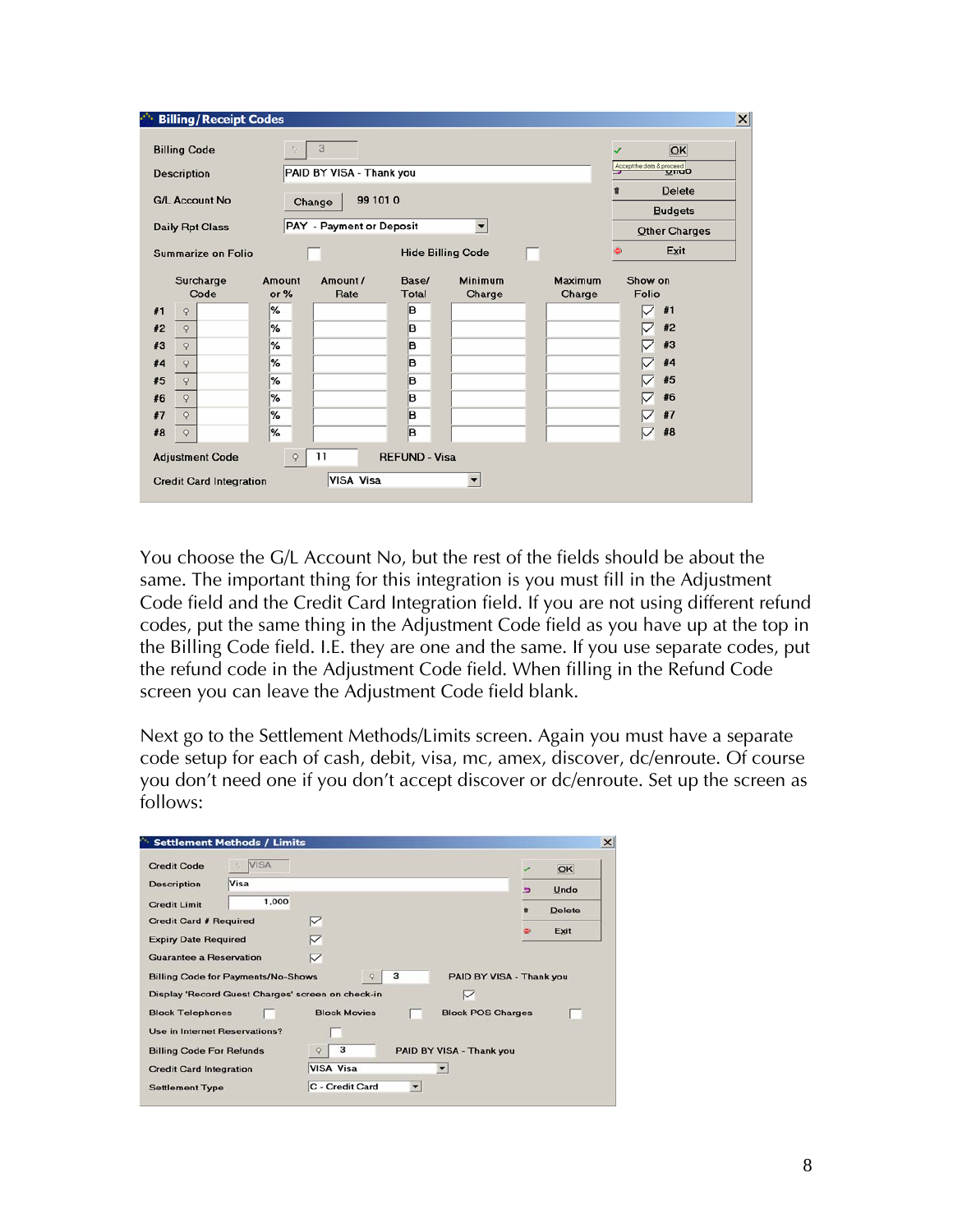Fill it in like this for all credit cards. If you take a pre-authorization on check in or if you take a payment at that time you must check the Display 'Record Guest Charges' screen on check-in. This allows your staff to record the transaction at that time. You must fill in the Billing Code For Refunds field, the Credit Card Integration field and the Settlement Type field.

Fill in the fields like this for debit:

|                                 | <b>Settlement Methods / Limits</b>        |                                                   |                       |                          |   | $\times$                       |
|---------------------------------|-------------------------------------------|---------------------------------------------------|-----------------------|--------------------------|---|--------------------------------|
| <b>Credit Code</b>              | DEBI                                      |                                                   |                       |                          |   | OK                             |
| <b>Description</b>              | <b>Debit Card</b>                         |                                                   |                       |                          | ь | Undo                           |
| <b>Credit Limit</b>             | $\Omega$                                  |                                                   |                       |                          | 當 | <b>Delete</b>                  |
| <b>Credit Card # Required</b>   |                                           |                                                   |                       |                          |   | Exit                           |
| <b>Expiry Date Required</b>     |                                           |                                                   |                       |                          |   |                                |
|                                 |                                           |                                                   |                       |                          |   |                                |
| <b>Guarantee a Reservation</b>  |                                           |                                                   |                       |                          |   |                                |
|                                 | <b>Billing Code for Payments/No-Shows</b> |                                                   | o                     |                          |   | PAID BY DEBIT CARD - Thank you |
|                                 |                                           | Display 'Record Guest Charges' screen on check-in |                       | $\checkmark$             |   |                                |
| <b>Block Telephones</b>         |                                           | <b>Block Movies</b>                               |                       | <b>Block POS Charges</b> |   |                                |
| Use in Internet Reservations?   |                                           |                                                   |                       |                          |   |                                |
| <b>Billing Code For Refunds</b> |                                           | 15<br>$\ddot{Q}$                                  | <b>REFUND - Other</b> |                          |   |                                |
| <b>Credit Card Integration</b>  |                                           | <b>DEBIT Debit Card</b>                           |                       | ▼                        |   |                                |

#### And like this for cash:

|                                      | <b>Settlement Methods / Limits</b>        |                                                   |                      |                          |   |               |
|--------------------------------------|-------------------------------------------|---------------------------------------------------|----------------------|--------------------------|---|---------------|
| <b>Credit Code</b>                   | CASH                                      |                                                   |                      |                          |   | OK            |
| <b>Description</b>                   | Cash                                      |                                                   |                      |                          | 医 | Undo          |
| <b>Credit Limit</b>                  | $\Omega$                                  |                                                   |                      |                          | 會 | <b>Delete</b> |
| <b>Credit Card # Required</b>        |                                           |                                                   |                      |                          |   |               |
| <b>Expiry Date Required</b>          |                                           |                                                   |                      |                          |   | Exit          |
| <b>Guarantee a Reservation</b>       |                                           |                                                   |                      |                          |   |               |
|                                      | <b>Billing Code for Payments/No-Shows</b> | $\circ$                                           |                      |                          |   |               |
|                                      |                                           | Display 'Record Guest Charges' screen on check-in |                      | $\triangledown$          |   |               |
| <b>Block Telephones</b>              | ▽                                         | <b>Block Movies</b>                               | ▽                    | <b>Block POS Charges</b> |   | ▽             |
| <b>Use in Internet Reservations?</b> |                                           |                                                   |                      |                          |   |               |
| <b>Billing Code For Refunds</b>      |                                           | 10<br>$\mathsf{Q}$                                | <b>REFUND - Cash</b> |                          |   |               |
| <b>Credit Card Integration</b>       |                                           | <b>Not Used</b>                                   |                      | $\checkmark$             |   |               |
| <b>Settlement Type</b>               |                                           |                                                   |                      |                          |   |               |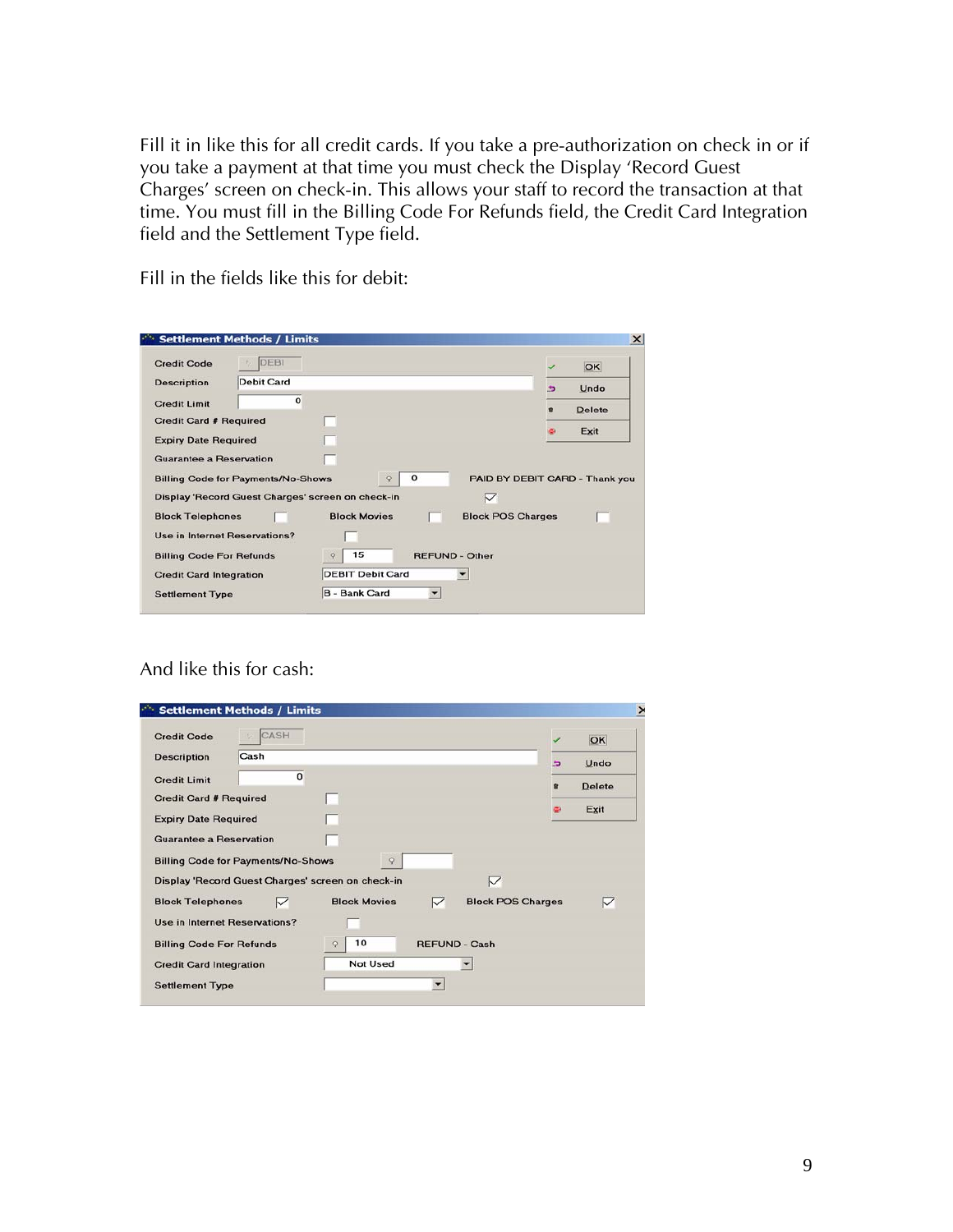#### <span id="page-9-0"></span>**Printer Setup**

You probably already have printers set up properly in Five Star for your restaurant/bar/shop etc. You probably need to set up printers for your front desk only. Have your hardware person connect the roll/slip printer to each computer on the front desk that may process credit or debit. This printer is used for both. The printer should be an Epson TMU88 thermal USB roll printer.

Your hardware person should not install the drivers for the printer. Instead have him use the driver that comes with Windows called the Generic/Text Only printer driver. Have him name the printer in Windows simply Slip. Make sure the name is the same in each computer you set up. That will make the setup in Five Star a little simpler. You probably have already followed this direction for your guest chit printers in the restaurant or bar or shop. There you likely called the printer in Windows Slip. You might have used the word Chit already for the name of the printer. If you have, make the new printers the same, both in Windows and in Five Star.

Have your hardware person do a test print on this new printer in Windows before proceeding with the Five Star setup.

If you have followed the directions above you are ready to do the setup in Five Star. In fact, if you have followed these directions and you already have your POS system set up in your restaurant, there probably is no setup to be done in Five Star. Do the setup if you have no Five Star POS system, or check the setup if you do, by going to the Administration menu in Five Star, then go to DOS/Text Printer Setup:

| <b>Printer Code</b>       | CHIT                       |                                         |    | OK                                            |
|---------------------------|----------------------------|-----------------------------------------|----|-----------------------------------------------|
| <b>Description</b>        | <b>Chit Printer</b>        |                                         |    | Undo<br>ь                                     |
| <b>Type of Printer</b>    |                            | PRON - IBM Proprinter (Narrow Carriage) | ۰  | <b>Delete</b><br>$\blacksquare$               |
| <b>Link File Name</b>     | <b>C:\GJCWIN\DATA\CHIT</b> |                                         |    |                                               |
| Device/File Name          | Slip<br>a                  |                                         |    | Exit                                          |
| <b>Device Driver</b>      | POS_EPSN.T88               | $\overline{\phantom{0}}$                |    |                                               |
| <b>Suppress Form Feed</b> |                            |                                         |    |                                               |
| <b>Restrict To</b>        |                            |                                         |    | Use this screen only                          |
| <b>Restrict From</b>      |                            |                                         |    | for DOS TEXT                                  |
| Paper Width (characters): |                            | Form Length (lines):                    |    | printers. It is no longer<br>used for WINDOWS |
|                           | 80                         | $-$ at 6 LPI                            | 62 | <b>GUI printers.</b>                          |
| - at 10 CPI               |                            |                                         |    |                                               |

The printer can be called Chit or Slip. Make the Type of Printer, and Device Driver fields the same as shown above. In the Device/File Name field, click the printer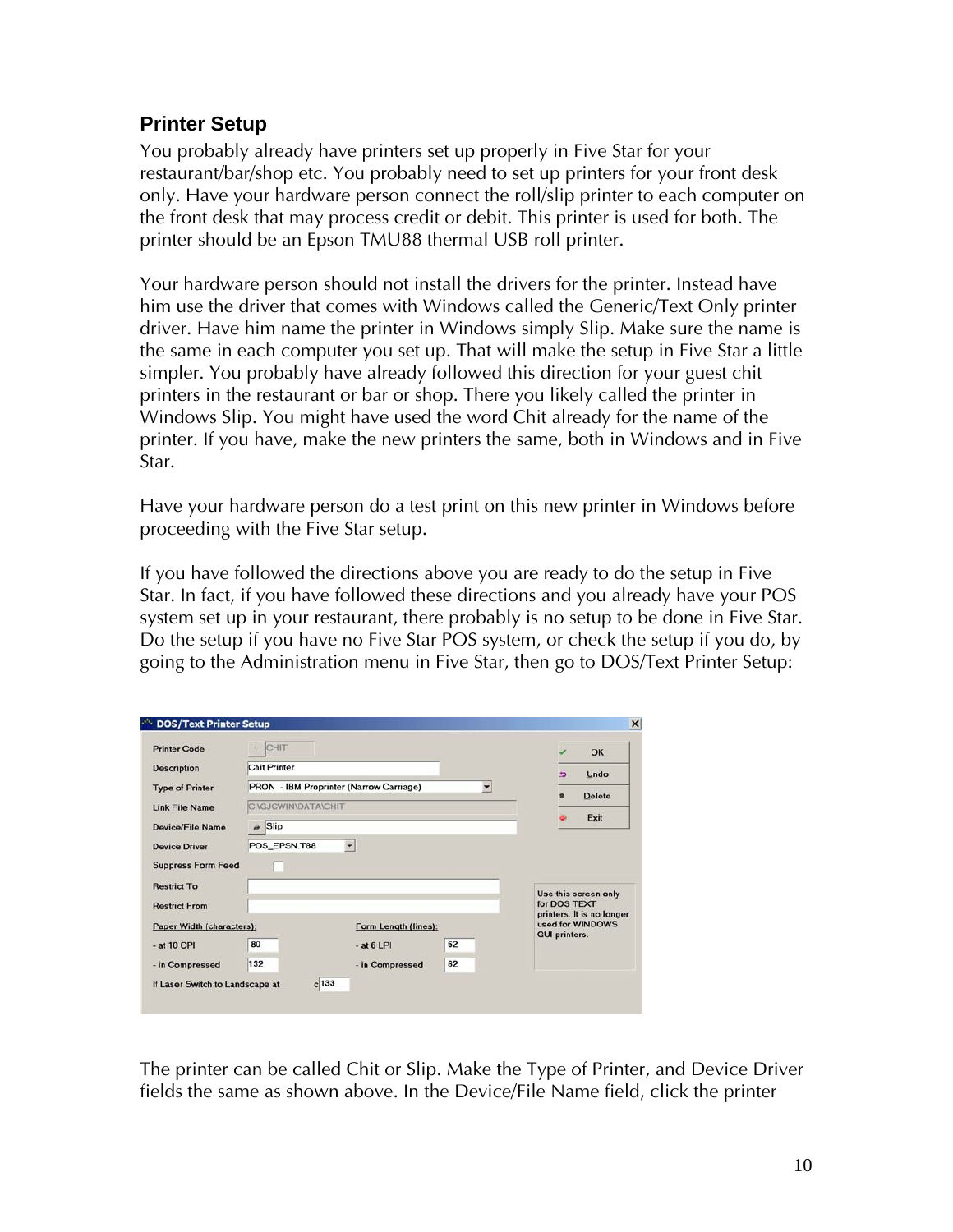icon to the left of the field and select the printer you set up called Slip or Chit. This is where you see the printer name from what was set up in Windows. All computers should have the printer named the same thing in Windows, hence the suggestion of calling it Slip.

#### <span id="page-10-0"></span>**Workstation Setup in Five Star**

The next step is to set up each workstation in the credit card integration program. It is recommended that you be standing at each workstation as you set it up, to ensure that the link to the slip printer is properly set up in Windows first. To set up each workstation go to the Credit Card Integration menu then to Setup Interface Rules. Select the first integration, Moneris, and then from the screen click the Workstations button on the right. Using the list that you created for us (described above) you must fill in this screen for every workstation that will have either credit or debit:

|                                             | <b>Setup/Edit Credit Card Integration Workstations</b>         | $\vert x \vert$ |
|---------------------------------------------|----------------------------------------------------------------|-----------------|
| <b>Workstation ID</b>                       | T <sub>0</sub>                                                 | OK              |
| <b>Description</b>                          | <b>Front Desk</b>                                              | Undo<br>∍       |
| Active?                                     | <b>CHIT</b><br><b>Credit Card Slip Printer</b><br>$\mathsf{Q}$ | Delete          |
| <b>PINPad Attached</b>                      | ⋉<br><b>Credit Card Slip Copies</b><br>▼                       | Exit            |
| Turn OFF POS Pre-Authorizations (Pro-Shop)  |                                                                |                 |
| Print Tip Row on Pre-Auth slip (Restaurant) |                                                                |                 |
| Do NOT allow Settlement of other Terminals  |                                                                |                 |
| <b>Request Folder</b>                       | c:\gjcwin\moneris                                              |                 |
| <b>Integration Terminal ID</b>              | 66005752                                                       |                 |
|                                             |                                                                |                 |

Leave the Active box unchecked. This is how you turn credit card integration off for this terminal. Check the Pin pad Attached field if this is to be a debit and credit station. For credit only, leave this box unchecked. In the Credit Card Slip Printer Field, click the icon and select the printer from the list.

If your printer uses thermal paper, as does the Epson TMU 88 we recommend, choose 2 in the Credit Card slip Copies. Thus there will be two printed in sequence, one for you and one for the guest. If you printer is an impact style with carbon paper or two part paper with a white and a yellow copy, select 1.

For a restaurant station that should have a line on the slip prompting for a tip, check the Print Tip Row field. For your pro shop or gift shop you would probably not check this box.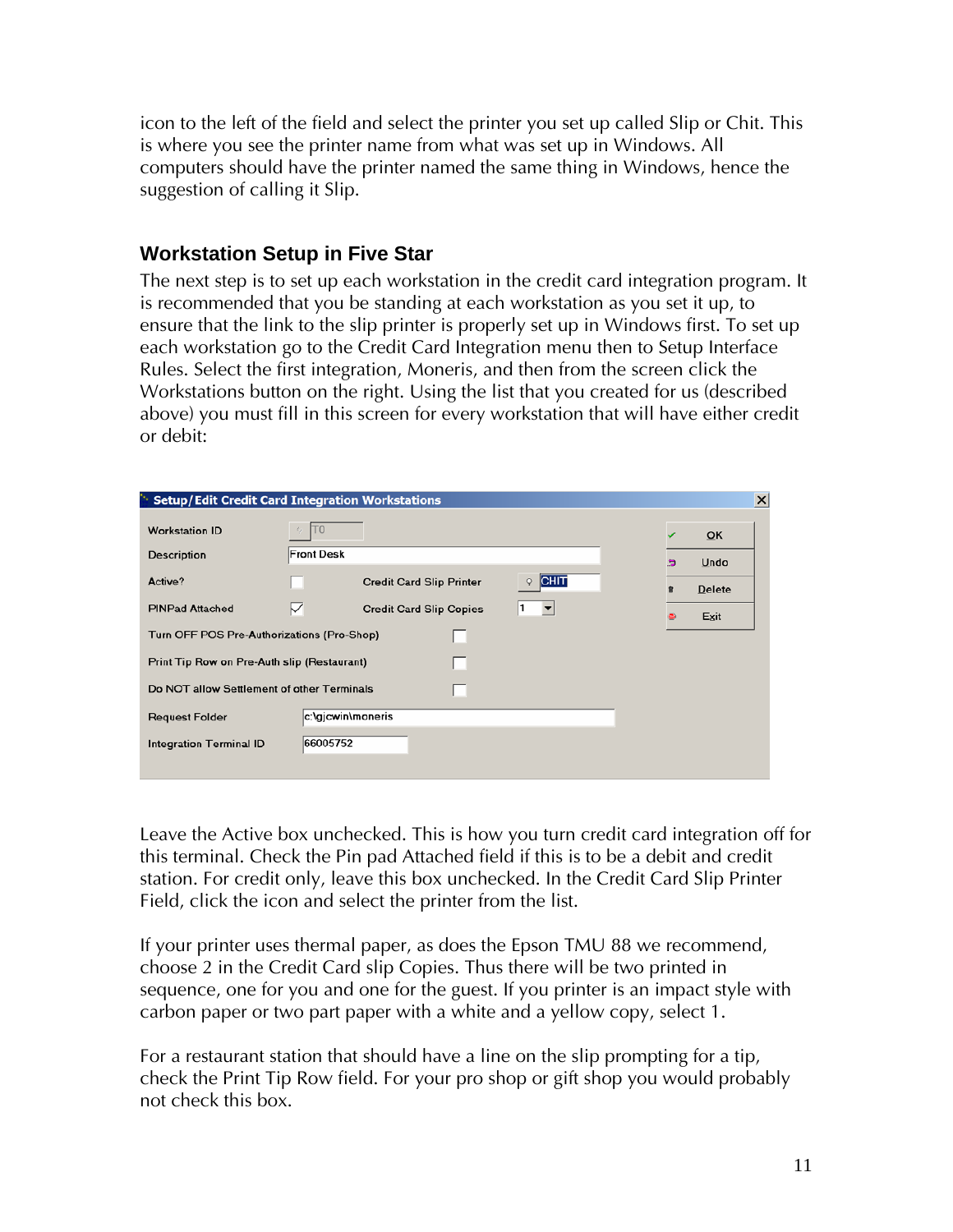For the Request folder, make sure this field says c:\gjcwin\moneris. This is where Five Star and Moneris share approval requests.

In the integration Terminal ID field, put the serial number of the pin pad in this field. You will find this number on the back of the pin pad. It has eight digits and starts with 20. Be careful, there is a date on the back too, which starts with 20 and has 8 digits, but this is not the serial number.

For stations that will be credit only, there will be no pin pad, and so no serial number. In this field enter the 8 digit number that starts with 66 that is shown on the Fax sent to you by Moneris.

## <span id="page-11-0"></span>**Point of Sale setup**

If you use the Five Star POS system there is a bit of setup necessary. First, you may be using different billing and receipt codes for the settlement methods in the restaurant. Make sure they have been set up correctly as described above.

Next go to the Point of Sale menu then to the System Administration menu and then to the System Parameters program. Click on the Options button on the right and then click the Prompt for Credit Card Info box on the left side of the screen. No when your guest settles with a credit card the program will prompt for you to enter or swipe the card number and expiry.

You may need to check the settlement menus too. Go to the Point of Sale menu the System Administration, then to Menu Design. Select the menu that has the payment buttons on it. You may have a different settlement menu for each sales area, like the restaurant and the bar, so you may have to check each one. Click the Debit Card button. Make sure that the Function field (the first one) is set to SM3- Cash Settlement. It probably is just set up like a credit card right now, but this is needed so Five Star will treat the debit card differently from a credit card.

Setup is now complete.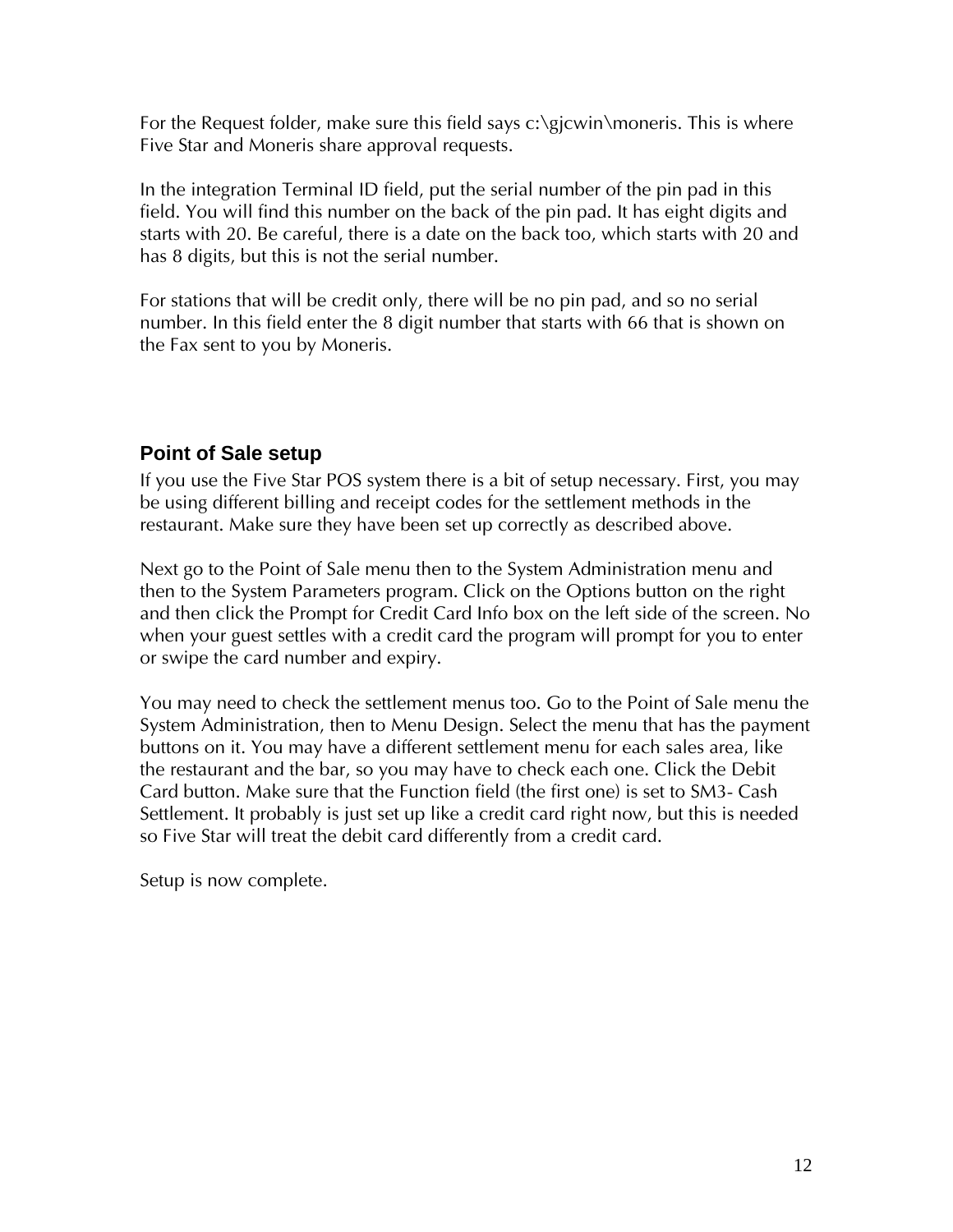## <span id="page-12-0"></span>*Using the System*

#### <span id="page-12-1"></span>**The Integration Program**

When you ran the setup.exe program from each station, that program put a new start button in the startup folder of the workstation. This launches a little program that must be running in the background on each credit/debit workstation at all times. Much like any other Five Star interface, it starts automatically any time the computer is re-booted. If it is not running now, click START the PROGRAMS the STARTUP then the credit card program. You will see it appear in a window on the screen. You can minimize it so it is not blocking the desktop but do not click the X on the top right and do not click the Exit button on the window. Both these actually shut down the little program.

The first time you use a pin pad, or any time you shut down the computer or disconnect the pin pad, at each station you must initialize the pin pad. You can do this by selecting Initialize pin Pad from the Credit Card Integration menu. If the pin pad does not initialize don't worry, we have seen that sometimes it needs to be done a few times the very first time. Also, sometimes the very first time you try to initialize, the integration program shuts down. Don't worry, just start it again and re-try the initialize. This never happens after the pin pad's first initialize.

It is not really necessary to do the initialization because the first time you use it and it needs to be initialized, Five Star will automatically do it. It only takes about 5 seconds. But for testing to make sure everything is working, the initialization is the best test.

#### <span id="page-12-2"></span>**Processing Credit and Debit Cards at the Front Desk**

You will swipe credit cards on the magnetic stripe reader (the swiper) and you will process debit cards on the pin pad. We recommend that for debit cards, you get the card from the guest, swipe it yourself, then give him the pin pad and his card for processing. You tend to get very good at swiping whereas guests are doing for the first time and we see more bad swipes that way. If the guest does a bad swipe you will be returned to the Five Star screen and you must click the process button again to try again. Save yourself the time by swiping for the guest.

The Record Guest Charges program does all the work. You see this program when you do a check in, when you do a check out, and any time you select it from the menu. You may never have seen the program during check in, except for cash guests if you take the cash on check in. But now you will see the money screen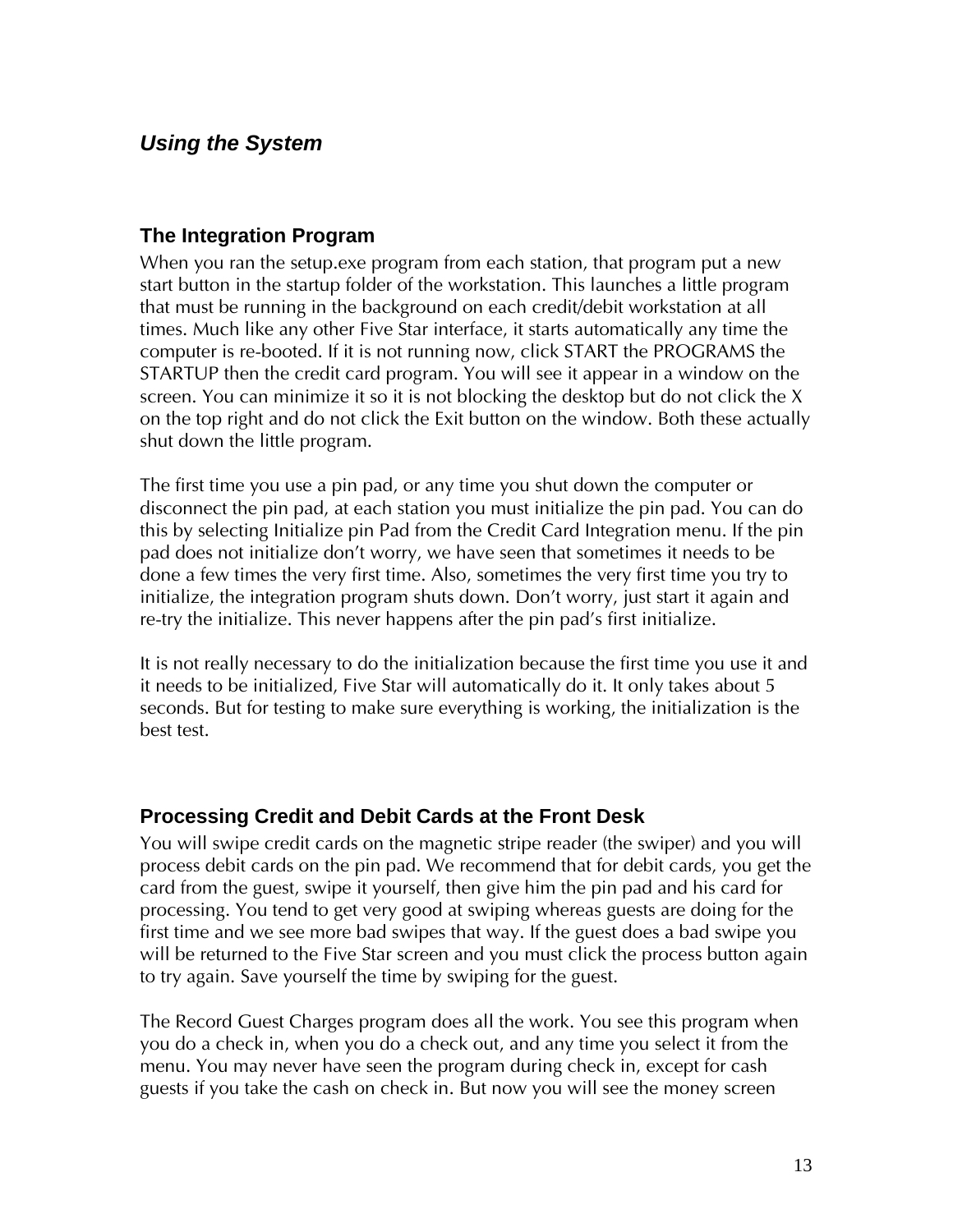immediately following the check in, for credit card and debit card guests as well. You will see the screen for debit card guests to actually take the money from their debit card on check in, if this is your hotel's policy.

You will also see the money screen for credit card guests too now, and this is the difference. When you do the check in Five Star will initiate a new screen for the pre-authorization. You record the amount of the pre-authorization just like you would record a payment by credit card, but a pre-authorization is not a payment, so it does not show on the folio like a payment does. Instead, Five Star remembers the pre-authorization number and amount, and keeps it in the reservation.

If you want to look at this information call up the reservation or checked in guest and click the Other button and then click the Pre-Auth button. The screen looks like this:

| Credit Card Manual Authorization |                        |                    | $\vert x \vert$ |
|----------------------------------|------------------------|--------------------|-----------------|
| <b>Card Number</b>               | 5454*********5454      | OK<br>$\checkmark$ |                 |
| <b>Expiry Date</b>               | 1010                   | Exit               |                 |
| Name on Card                     | <b>JEFFEREY ADAMS.</b> |                    |                 |
| Card Type                        | AMEX<br>▼              |                    |                 |
| Amount                           | 0.00                   |                    |                 |
| <b>Approval Code</b>             | \$0.00                 |                    |                 |
|                                  |                        |                    |                 |

You can change the information if you get a manual approval. We suggest that if you have to increase the pre-authorization simply go to the Record Guest Charges screen and process another pre-authorization on the same card. Five Star will add the new one to the amount of the old one.

The old problem in hotels of canceling a pre-authorization still exists in this integration. Moneris tells us that the only way to cancel a pre-authorization is to call the card holder's bank. Don't even call Moneris they say.

In addition, Five Star is limited on the front desk to pre-authorizing only one credit card. This limit applies only to the front desk, and the restaurant or bar can preauthorize an unlimited number of cards for one bill. If you must pre-authorize more than one on the front desk, set up a shared folio and it can have the  $2^{nd}$  pre-auth.

When you process a credit card just after you have entered the information on the Record Guest Charges screen you see this new screen: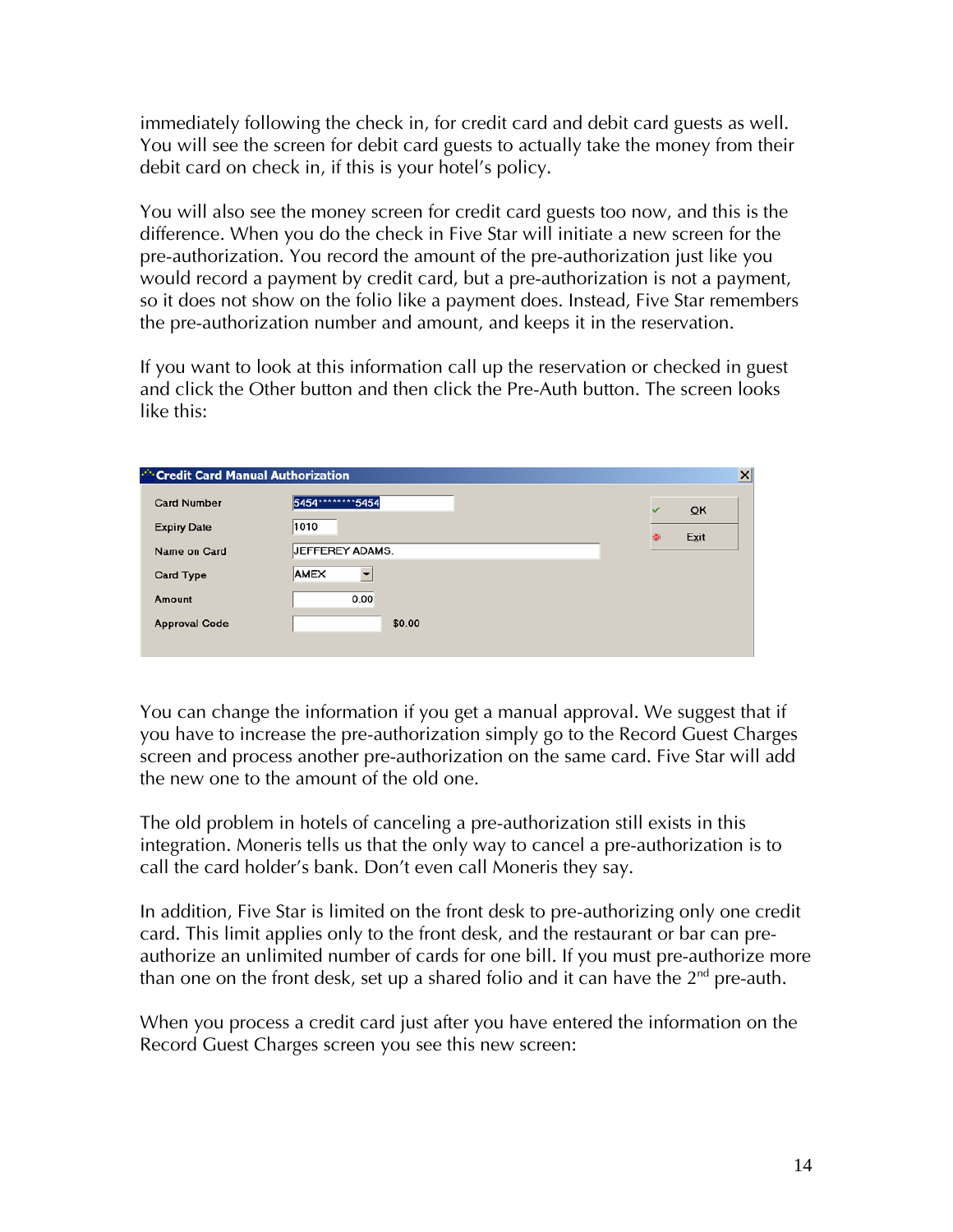| Credit Card Integration             |                                                                  | $\vert x \vert$         |
|-------------------------------------|------------------------------------------------------------------|-------------------------|
| <b>Card Number</b>                  | 5454545454545454                                                 | <b>Process</b><br>s     |
| <b>Expiry Date</b>                  | 1010                                                             | Exit<br>$\sigma$        |
| Name on Card                        | JEFFEREY ADAMS.                                                  |                         |
| <b>Card Type</b>                    | MC<br>$\overline{\phantom{a}}$                                   |                         |
| Amount                              | 159.40                                                           |                         |
| <b>Approval Code</b>                |                                                                  |                         |
| <b>Transaction Type</b>             | Pre-Auth.<br>Post-Auth.<br>Refund<br>$\bullet$<br><b>Payment</b> |                         |
|                                     |                                                                  | $\overline{\mathbf{w}}$ |
|                                     |                                                                  | Print                   |
| <b>Batch Total with Surcharges:</b> | <b>Batch Total:</b><br>0.00                                      | $-159.40$               |

When you get to this screen on check in, you should swipe the card. When the card number is highlighted as shown above, i.e. as soon as you enter this screen, simply swipe the card and the information will be replaced. This is very important, as Moneris treats a swipe differently from a keyed number. Most likely, the number that appears on the screen has been keyed from when the reservation was made. Why is this important? If you get a chargeback from Moneris for any reason, if the card is swiped your rights are much better protected. If it was keyed, you will probably lose the argument.

It is not necessary to re-swipe the card on check out. The pre-auth swipe is enough, and the transaction is considered a swiped transaction. So you don't need to ask the guest for the card on check out, just on check in.

When you click the process button or press enter on this screen Five Star requests the approval from Moneris, using the little program we told you must be running at all times on each station. You can look at this program if you need to and see a log on screen of all the transactions. This log is not stored, but you can scroll back for as long as the program has been running without being shut down.

The approval should take about 5 seconds. If it takes longer, the integration program may be down or the internet not connected, or the pin pad may need to be re-initialized. Or the pin pad may be not operating. If the program takes a very long time just wait, after 60 seconds or 90 seconds it will stop waiting. If you have many of these problems we recommend you contact our support department because this could lead to an out of balance problem with the bank.

Notice how Five Star presumes, because this is a check-in that this is a preauthorization. You have the choice of making it a payment, if you need to process an actual payment on check-in. Five Star helps a lot like this. When you do a check out, and there is a pre-auth. On file it will make the check out a post-auth, but you have the choice of not using the pre-auth, but instead, making the transaction a payment.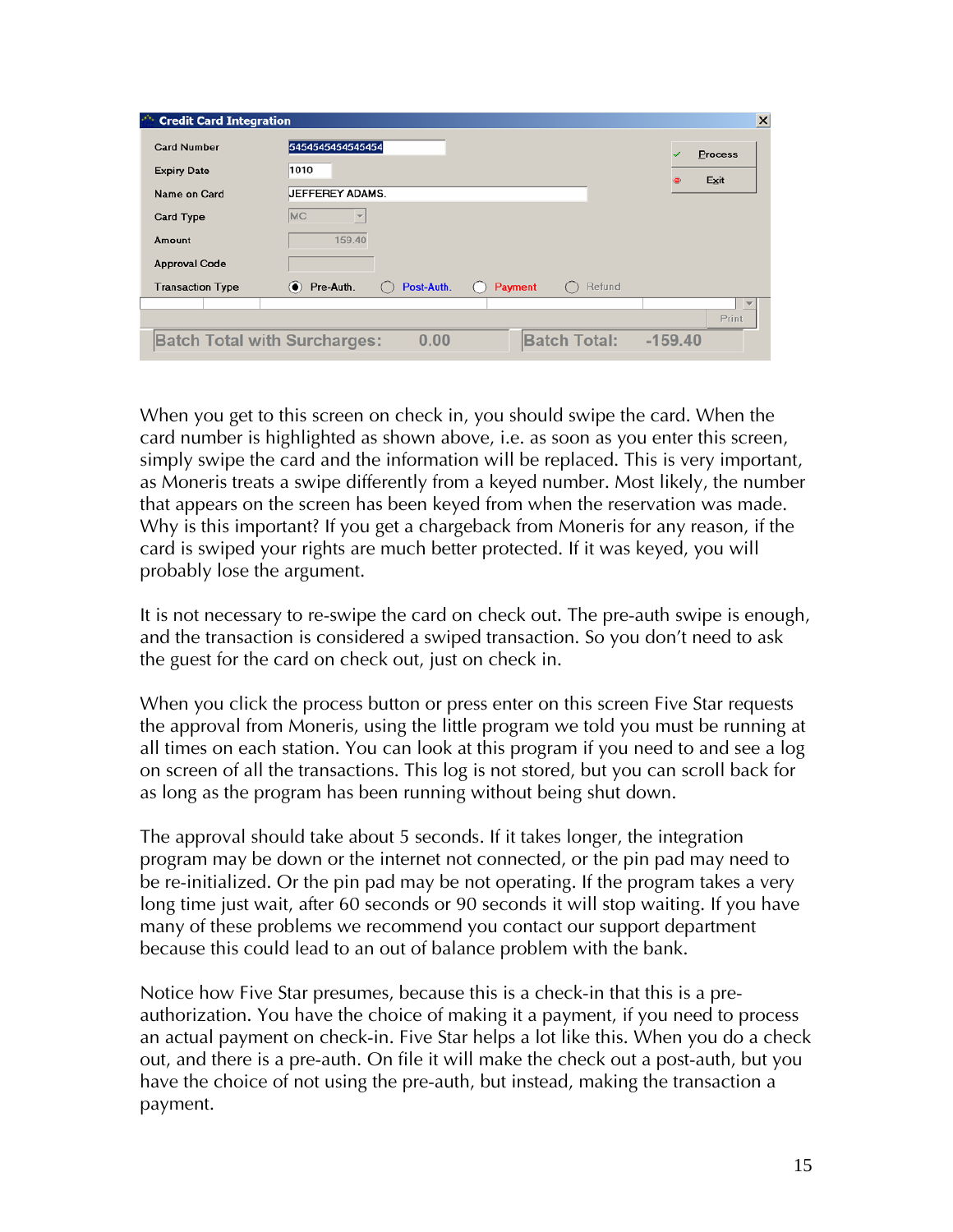When you enter a negative number in the Record Guest Charges screen, this screen presumes you are doing a refund, which you can't change.

When you go into the Record Guest Charges screen from the menu, i.e. not from the check in or check out screen, the system presumes a payment, but you can change this. All these choices cut down on the chance of human error.

When you process a debit card at the front desk the processing screen looks a little different. It will not show the debit card number of course and you don't have the chance to swipe it. Simply press enter at the Processing screen or click the Process button. Swipe the debit card for the guest, then hand the pin pad and card to him. He will see the regular series of prompts for entering the pin, selecting the account and ok'ing the transaction.

For both credit and debit transactions the printer will immediately print the credit card slip to be signed, or the debit card record of the transaction. You get a copy for you and a copy for the guest.

At the end of your shift you should print an end of shift report as you do now. It is not really necessary to do an 'end of shift' from Moneris, but you can check the numbers if you like. You must go to the Credit Card Integration menu and select Print Terminal Log. This will query the bank for the totals deposited. Don't run the Terminal Settlement. This program is the manual way to close all batches for the day. This is run automatically for all terminals by the night audit. You will receive one report for each pin pad and one for all the credit card only stations combined.

We suggest that you ensure that the Terminal Settlement program is removed from all staff menus except for managers' menus. That way no one will accidentally run the program.

If you notice that the reports from the night audit show zeros consistently, as if nothing is being closed, call your Moneris rep and ask them again to shut off the 10pm automatic close. They forgot to do that when you asked them the first time.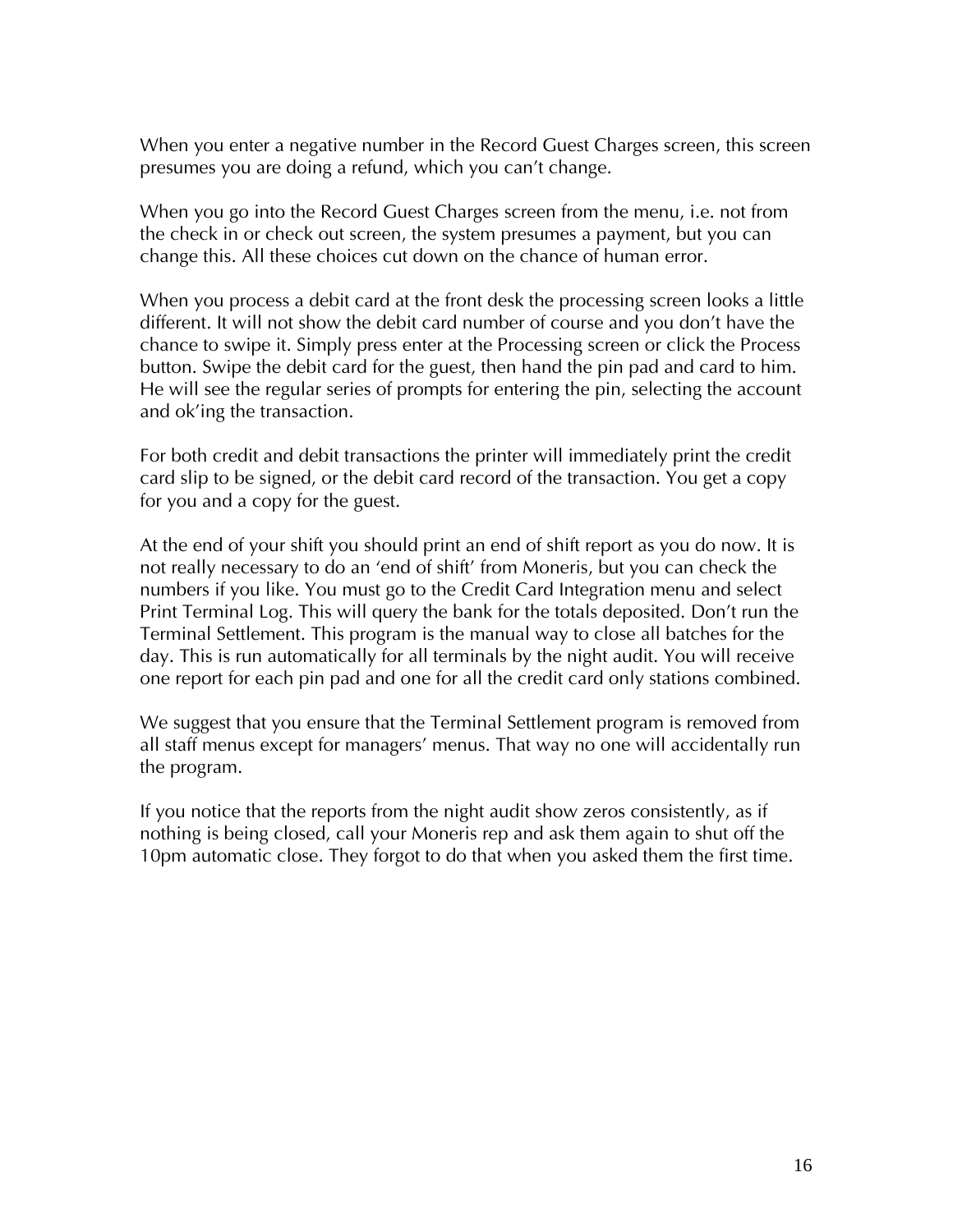#### **Processing in the Restaurant/Bar/Shop**

When a guest pays by credit card a new screen will appear:

<span id="page-16-0"></span>

At this point simply swipe the credit card. The card number and expiry will be recorded. You will have the opportunity to enter the amount, but you should usually just touch the T to transfer button as you normally do. The approval will take place and you will receive the approval notice on screen or a decline. Two copies of the slip will be printed for the guest to sign. In the restaurant, the tip row should be printed, but in the gift shop or pro shop you probably have set the system to not print the tip line. Further, in the restaurant and bar the system is set to always pre-authorize so that the tip can be added after the credit card slip is signed, while in the pro shop or gift shop all transactions are recorded as purchases.

When the server presents the approved credit card slip to the guest, it may be signed with a tip added. You can add the gratuity now just like you always do. Or you can add the tip after. Five Star lets you record the post-authorization in the amount the guest signs, before you enter the tip. So when you touch the credit card button a second time it will allow you to enter the amount with the tip even before you have entered the tip. After you complete the credit card post authorization you can the tip the balance outstanding to bring the chit balance to zero.

If you need to split the bill amongst more than one credit card, when you record the first pre-auth be sure to change the amount to the amount that the first card will be paying before you touch the T to transfer button. Then when you are ready to pre-authorize the second card, return to the payment screen and touch the card type to be authorized. Again, if you are splitting more than 2 ways, be sure to change the amount. If the second card is the same type as the first card, Five Star will need to know if you are post-authorizing the first card or pre-authorizing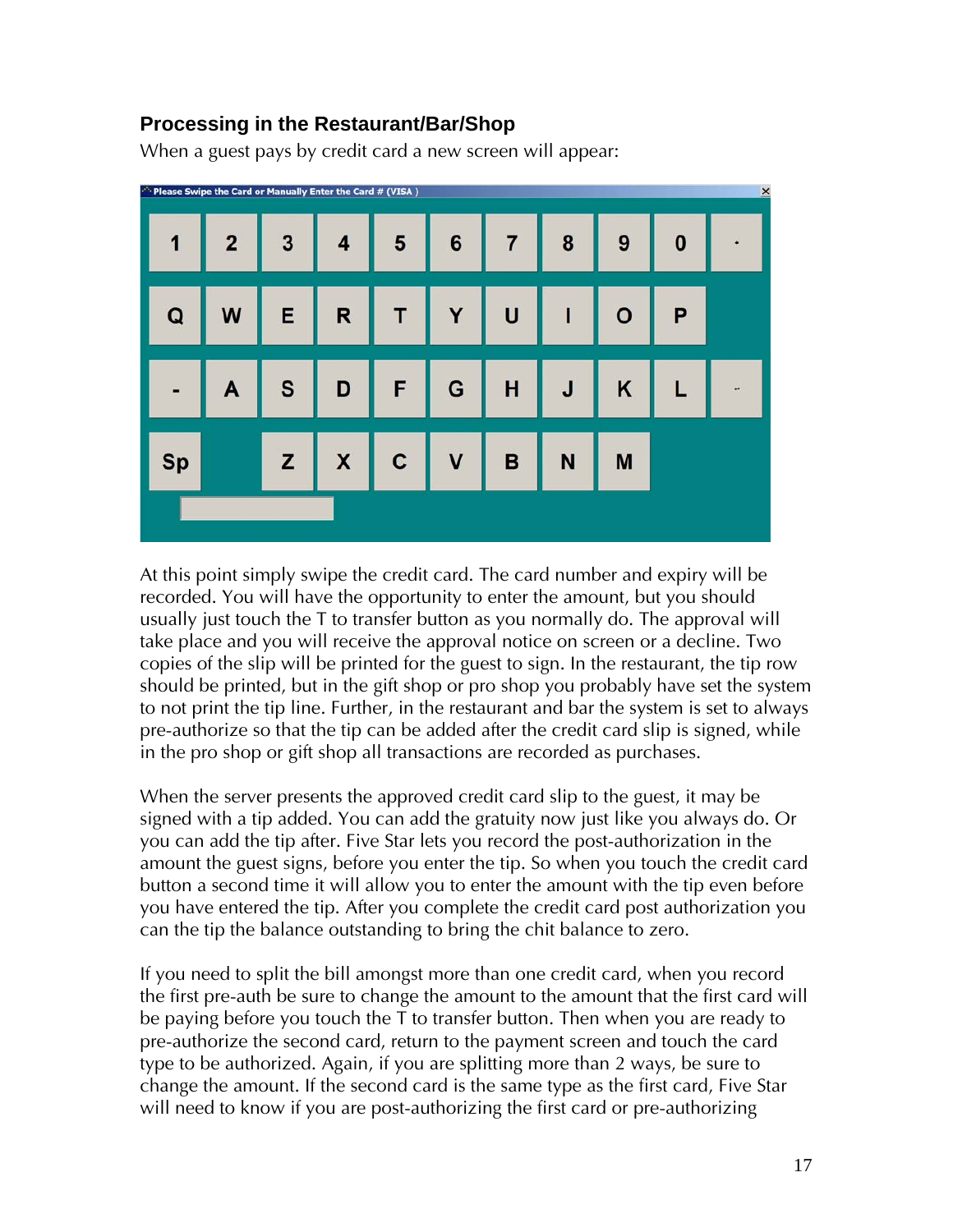| E<br>Mail       | Options                   |          | Send | $\omega$                       | Print | v | Done                  | ь                  | POS Menu                         |       |                            |
|-----------------|---------------------------|----------|------|--------------------------------|-------|---|-----------------------|--------------------|----------------------------------|-------|----------------------------|
|                 | ZZD1 ZZ Diningroom Integr |          |      | 54545454545454                 |       |   |                       |                    |                                  |       |                            |
| Desc/Oty        | Seat#/Price               |          |      | MC \$7.19 *                    |       |   |                       |                    |                                  |       |                            |
| The Duke Burger | #1                        | $\Delta$ |      |                                |       |   |                       |                    |                                  |       |                            |
| Remain.Bal:     | 6.25<br>7.19              |          |      | Pre-authorize<br>another card. |       |   |                       |                    |                                  |       |                            |
|                 |                           |          |      |                                |       |   |                       |                    |                                  |       |                            |
|                 |                           |          |      |                                |       |   |                       |                    |                                  |       |                            |
|                 |                           |          |      |                                |       |   |                       |                    |                                  |       |                            |
| Thi 18/Oves 4   | On Sent #1                |          |      | <b>Print the</b><br>Chit       |       |   | <b>Close</b><br>Chit  |                    | <b>Print and</b><br><b>Close</b> |       | Continue<br>this Chit      |
|                 |                           |          |      | Package<br>Plan                |       |   | Room<br><b>Charge</b> |                    | <b>Change</b><br>Room #          |       | <b>Assign</b><br>this Chit |
|                 |                           |          |      | <b>Specials</b>                |       |   | <b>Sub-Total</b>      |                    | Home                             |       | <b>Done</b>                |
| Chit #01000263  |                           |          |      | Peter Abel                     |       |   |                       | Fri. Jun 8/07 [T9] |                                  | 4.653 |                            |

another card. Instead of asking you to swipe the card this time it shows you a grid like this:

Touch the first button to complete the mastercard post authorization, or touch the next button down to pre-authorize the next card. You can do this for as many cards as you like. You can complete the first one before you start the second one, but most of the time you pre-authorize them all, present the slips and then post authorize them all.

At the end of your shift print your End of Shift report as you always do, but you don't need to close the credit card machine.

## <span id="page-17-0"></span>**Night Audit**

One of the best parts about this integration is the night audit. The system ensures that mistakes like a visa that should have been an amex or \$150 that should have been \$15 or a posting that was missed altogether never happens. So users get to go home at the end of their shifts instead of spending time looking for their mistakes. And instead of all the little notes that make it to the night auditor to try and figure out.

When the night audit is run, it starts by closing the batches for the day for all stations, and depositing the money into your bank account. You get a report for each station with a pin pad and one combined report for all the credit card only